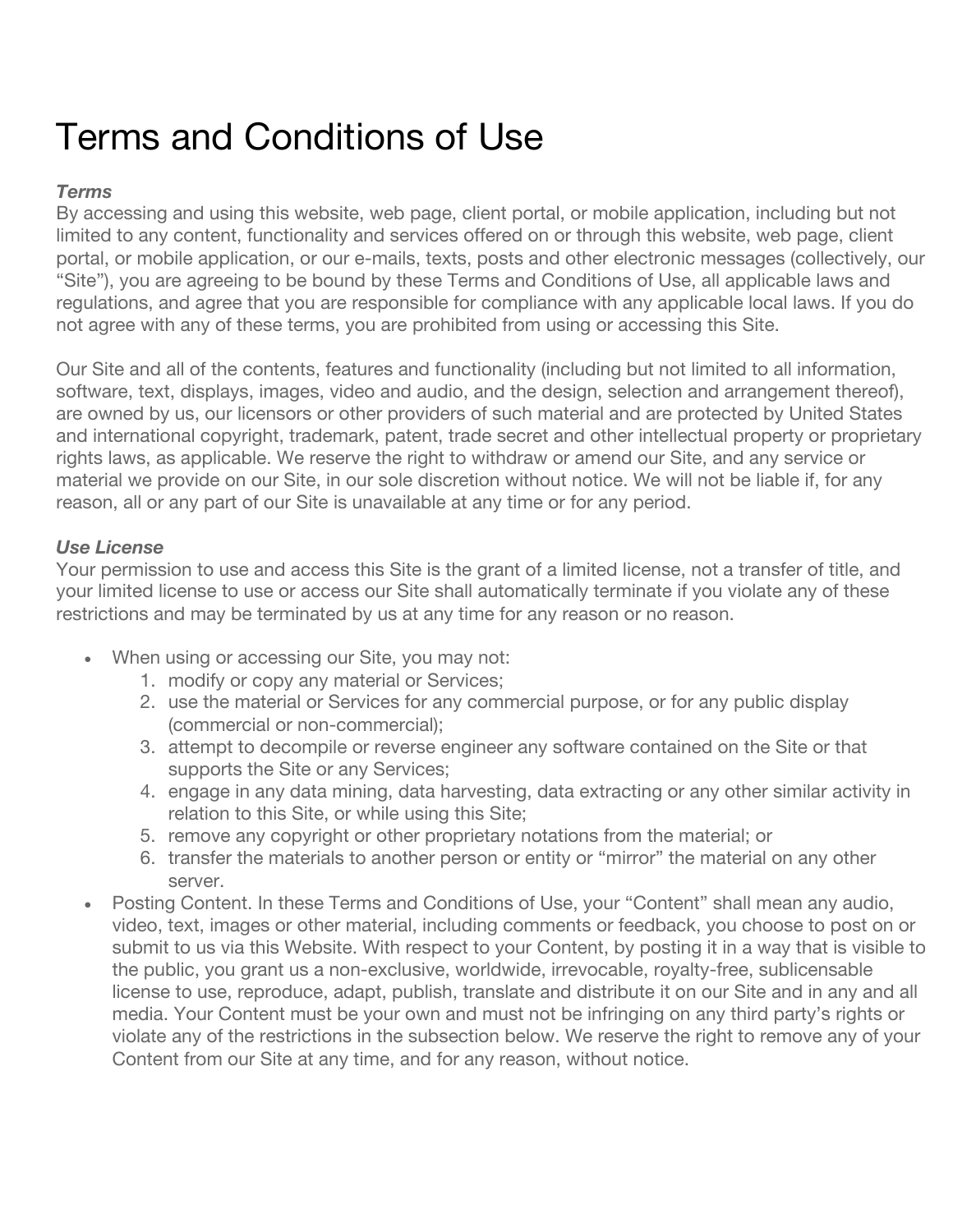- Without limiting the foregoing, you agree not to use, or permit to be used, any messaging capabilities or any Services on our Site that permit text entry or the uploading or posting of audio, video or images to post, transmit or disseminate any:
	- 1. unsolicited material to persons or entities that have not agreed to receive such material or to whom you do not otherwise have a legal right to send such material;
	- 2. material that infringes or violates any third party's intellectual property rights, rights of publicity, privacy, or confidentiality, or the rights or legal obligations of any wireless service provider or any of its customers or subscribers attempt to decompile or reverse engineer any software contained on the Site or that supports the Site or any Services;
	- 3. material or data that is illegal, or material or data that is harassing, coercive, libelous, defamatory, abusive, threatening, obscene, or otherwise objectionable, materials that are harmful to minors or excessive in quantity, or materials the transmission of which could diminish or harm the reputation of us and/or our third- party service providers; material or data that is related to illegal drugs (e.g., marijuana, cocaine) or to pharmaceuticals, material that contains any viruses, Trojan horses, worms, time bombs, cancelbots, or other computer programming routines that are intended to damage, detrimentally interfere with, surreptitiously intercept or expropriate any system, data, or personal information or contains any signal or impulse that could cause electrical, magnetic, optical, or other technical harm to our equipment or facilities and/or those of any third party; or material or information that is false or misleading, or likely to mislead or deceive.
- Your permission to use and access this Site is the grant of a limited license, not a transfer of title, and your limited license to use or access our Site shall automatically terminate if you violate any of these restrictions and may be terminated by us at any time for any reason or no reason.

# *Disclaimer*

You understand that we cannot and do not guarantee or warrant that files available for downloading from the internet or our Site will be free of viruses or other destructive code. You are responsible for implementing sufficient procedures and checkpoints to satisfy your particular requirements for anti-virus protection and accuracy of data input and output, and for maintaining a means external to our site for any reconstruction of any lost data. WE WILL NOT BE LIABLE FOR ANY LOSS OR DAMAGE CAUSED BY A DISTRIBUTED DENIAL-OF-SERVICE ATTACK, VIRUSES OR OTHER TECHNOLOGICALLY HARMFUL MATERIAL THAT MAY INFECT YOUR COMPUTER EQUIPMENT, COMPUTER PROGRAMS, DATA OR OTHER PROPRIETARY MATERIAL DUE TO YOUR USE OF OUR SITE OR ANY SERVICES OR ITEMS OBTAINED THROUGH OUR SITE OR TO YOUR DOWNLOADING OF ANY MATERIAL POSTED ON IT, OR ON ANY WEBSITE LINKED TO OR FROM IT. THE MATERIALS ON THE SITE ARE PROVIDED ON AN "AS IS" AND "AS AVAILABLE" BASIS. WE MAKES NO WARRANTIES, EXPRESSED OR IMPLIED, AND HEREBY DISCLAIMS AND NEGATES ALL OTHER WARRANTIES, INCLUDING WITHOUT LIMITATION, IMPLIED WARRANTIES OR CONDITIONS OF MERCHANTABILITY, FITNESS FOR A PARTICULAR PURPOSE, OR NON-INFRINGEMENT OF INTELLECTUAL PROPERTY OR OTHER VIOLATION OF RIGHTS. FURTHER, WE DO NOT WARRANT OR MAKE ANY REPRESENTATIONS CONCERNING THE ACCURACY, LIKELY RESULTS, OR RELIABILITY OF THE USE OF THE MATERIALS ON SITE OR OTHERWISE RELATING TO SUCH MATERIALS OR ON ANY SITE LINKED TO THE SITE.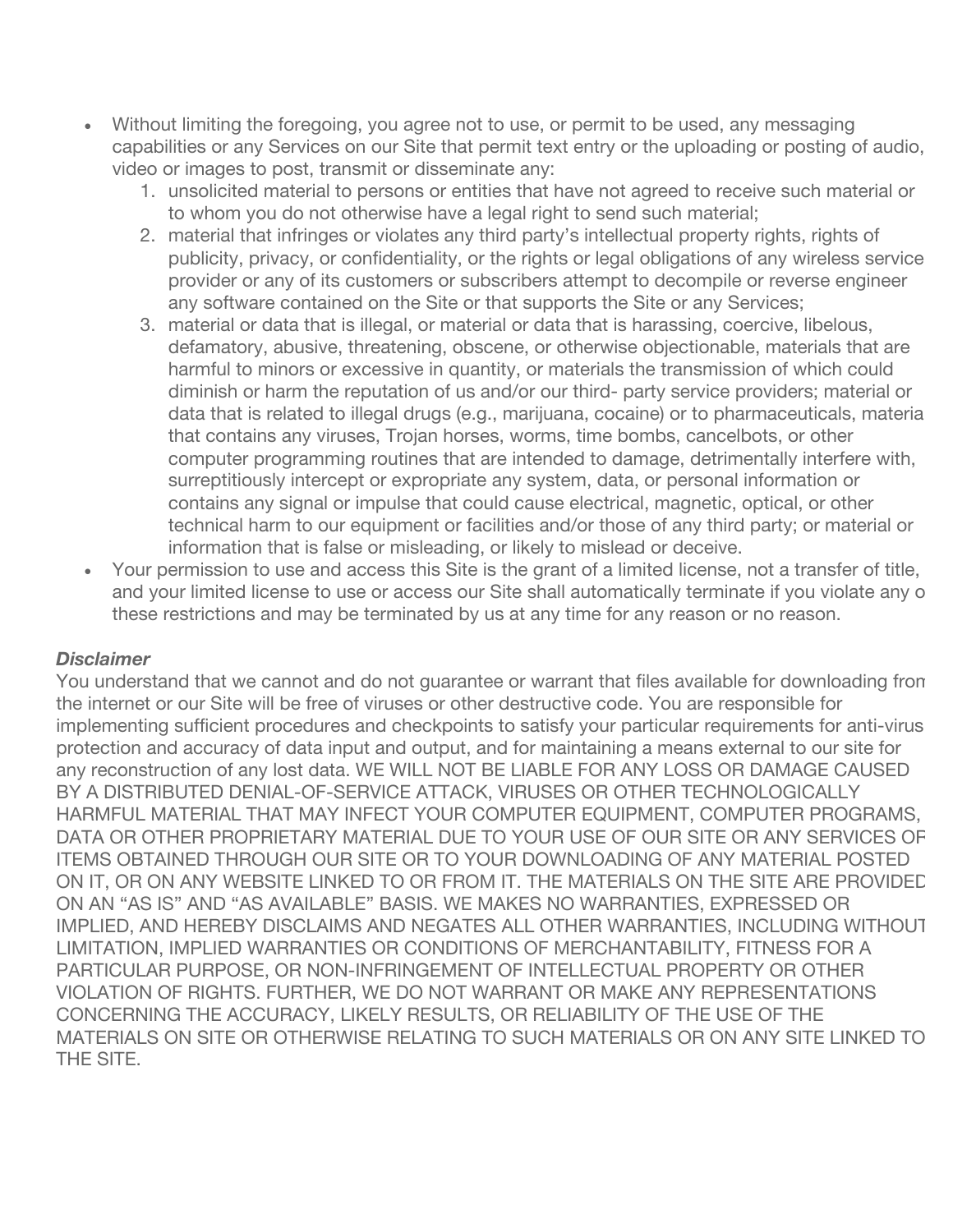## *Limitation of Liability*

IN NO EVENT WILL WE, OUR AFFILIATES OR OUR OR THEIR LICENSORS, SERVICE PROVIDERS, AGENTS, EMPLOYEES, OFFICERS OR DIRECTORS BE LIABLE FOR DAMAGES OF ANY KIND, UNDER ANY LEGAL THEORY, ARISING OUT OF OR IN CONNECTION WITH YOUR USE, OR INABILITY TO USE, OUR SITE, ANY WEBSITES LINKED TO OR FROM IT, ANY CONTENT ON OUR SITE OR ON SUCH OTHER WEBSITES, OR ANY SERVICES OR ITEMS OBTAINED THROUGH OUR SITE OR SUCH OTHER WEBSITES, INCLUDING ANY DIRECT, INDIRECT, SPECIAL, INCIDENTAL, CONSEQUENTIAL OR PUNITIVE DAMAGES, INCLUDING BUT NOT LIMITED TO, PERSONAL INJURY, PAIN AND SUFFERING, EMOTIONAL DISTRESS, LOSS OF REVENUE, LOSS OF PROFITS, LOSS OF BUSINESS OR ANTICIPATED SAVINGS, LOSS OF USE, LOSS OF GOODWILL, LOSS OF DATA, AND WHETHER CAUSED BY TORT (INCLUDING NEGLIGENCE), BREACH OF CONTRACT OR OTHERWISE, EVEN IF FORESEEABLE. THE FOREGOING DOES NOT AFFECT ANY LIABILITY WHICH CANNOT BE EXCLUDED OR LIMITED UNDER APPLICABLE LAW.

### *Indemnification*

You agree to defend, indemnify and hold harmless us, our affiliates, licensors and service providers, and our and their respective officers, directors, employees, contractors, agents, licensors, suppliers, successors and assigns from and against any claims, liabilities, damages, judgments, awards, losses, costs, expenses or fees (including reasonable attorneys' fees) arising out of or relating to your violation of these Terms and Conditions of Use and your use of our Site, including, but not limited to, any use of our Site's content, services and products other than as expressly authorized in these Terms and Conditions of Use or your use of any information obtained from our Site.

#### *Revisions and Errata*

The materials appearing on our Site could include technical, typographical, or photographic errors. We do not warrant that any of the materials on the Site are accurate, complete, or current. We may make changes to the materials contained on the Site at any time without notice. We do not, however, make any commitment to update the materials.

#### *Links*

We have not reviewed all of the third-party websites linked to by the Site and are not responsible for the contents of any such linked site. The inclusion of any link does not imply endorsement by us of the thirdparty website. Navigation to and use of any such linked website is at the user's own risk.

#### *Site Terms of Use Modifications*

We may revise these Terms and Conditions of Use for the Site at any time without notice. By accessing or using the Site, you are agreeing to be bound by the then current version of these Terms and Conditions of Use.

#### *Governing Law*

Any claim relating to the Site shall be governed by the laws of the State in which we are headquartered without regard to its conflict of law provisions.